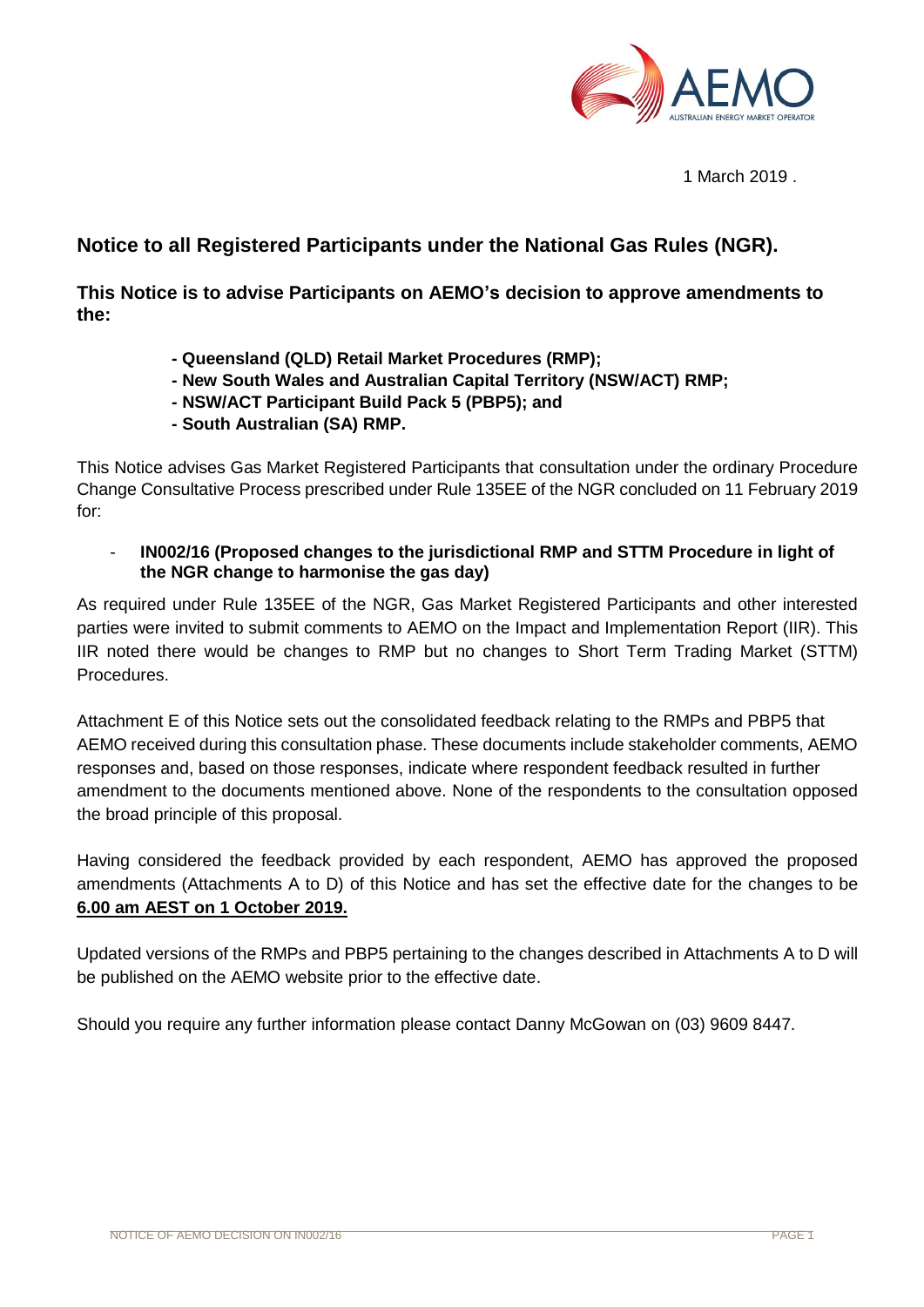## **ATTACHMENT A Proposed changes: Retail Market Procedures – QLD** Red strikeout means delete and blue underline means insert

## 1.1.1 Definitions

gas day

a period of 24 consecutive hours starting at the same time as a standard gas day as defined in Part 26 of the Rules. A period of 24 consecutive hours beginning at 8:00 am.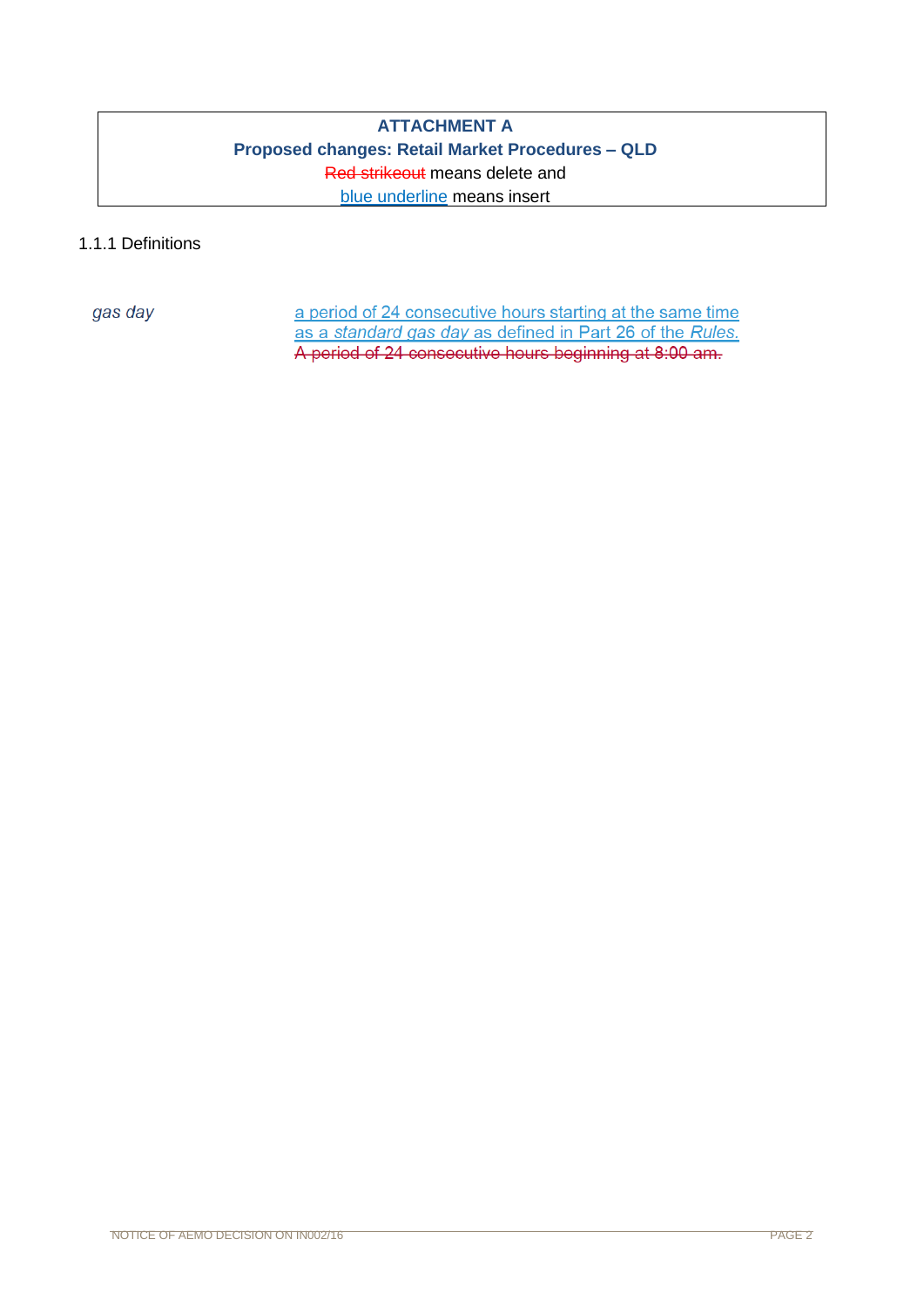## **ATTACHMENT B Proposed changes: Retail Market Procedures – NSW/ACT** Red strikeout means delete and blue underline means insert

### 1.2.1 Definitions

a period of 24 consecutive hours starting at the same time as a gas dav standard gas day as defined in Part 26 of the Rules A period of 24 consecutive hours beginning at 6:30 am.

## 3.1.5 Definitions

 $(a)$ for daily metered delivery points - at the start of each 6.30 am each gas day;

### 3.6.6 Provision of Energy Data to AEMO

- $(c)$ In respect of daily metered delivery points, the Network Operator must:
	- $(i)$ if the delivery point is on an STTM network section, use reasonable endeavours to provide the data specified in paragraph (b) by 9.309:00 am on the day of the meter read; or

### 7.2.1 Cancellation and Acceleration of Customer Transfers.

- $(a)$ Where a RoLR event has occurred, AEMO must take the following actions in relation to any pending transfer request in respect of a delivery point involving a failed retailer.
	- where the failed retailer is the prospective FRO who submitted the transfer  $(i)$ request, cancel the *transfer request* and deliver notice of that cancellation to the FRO, the failed retailer and the Network Operator for the delivery point by 6.300 am on the RoLR transfer date:
	- $(ii)$ where the failed retailer is the current FRO for the delivery point and the transfer request contains a Customer no-change statement, accelerate the transfer request and deliver notice of registration of the transfer to the prospective FRO, the failed retailer and the Network Operator for the delivery point by 6.300 am on the RoLR transfer date:
	- $(iii)$ where the failed retailer is the current FRO for the delivery point and the transfer request does not contain a Customer no-change statement:
		- $(A)$ if the prospective transfer date is not more than 10 days after from the RoLR transfer date, accelerate the transfer request and deliver notice of registration of the transfer to the prospective FRO, the failed retailer and the Network Operator for the delivery point by 6.300 am on the RoLR transfer date: or
		- if the prospective transfer date is more than 10 days after the RoLR transfer  $(B)$ date, allow the transfer request to progress in accordance with Chapter 6 and include the *delivery point* in the transfer process under clause 7.2.2.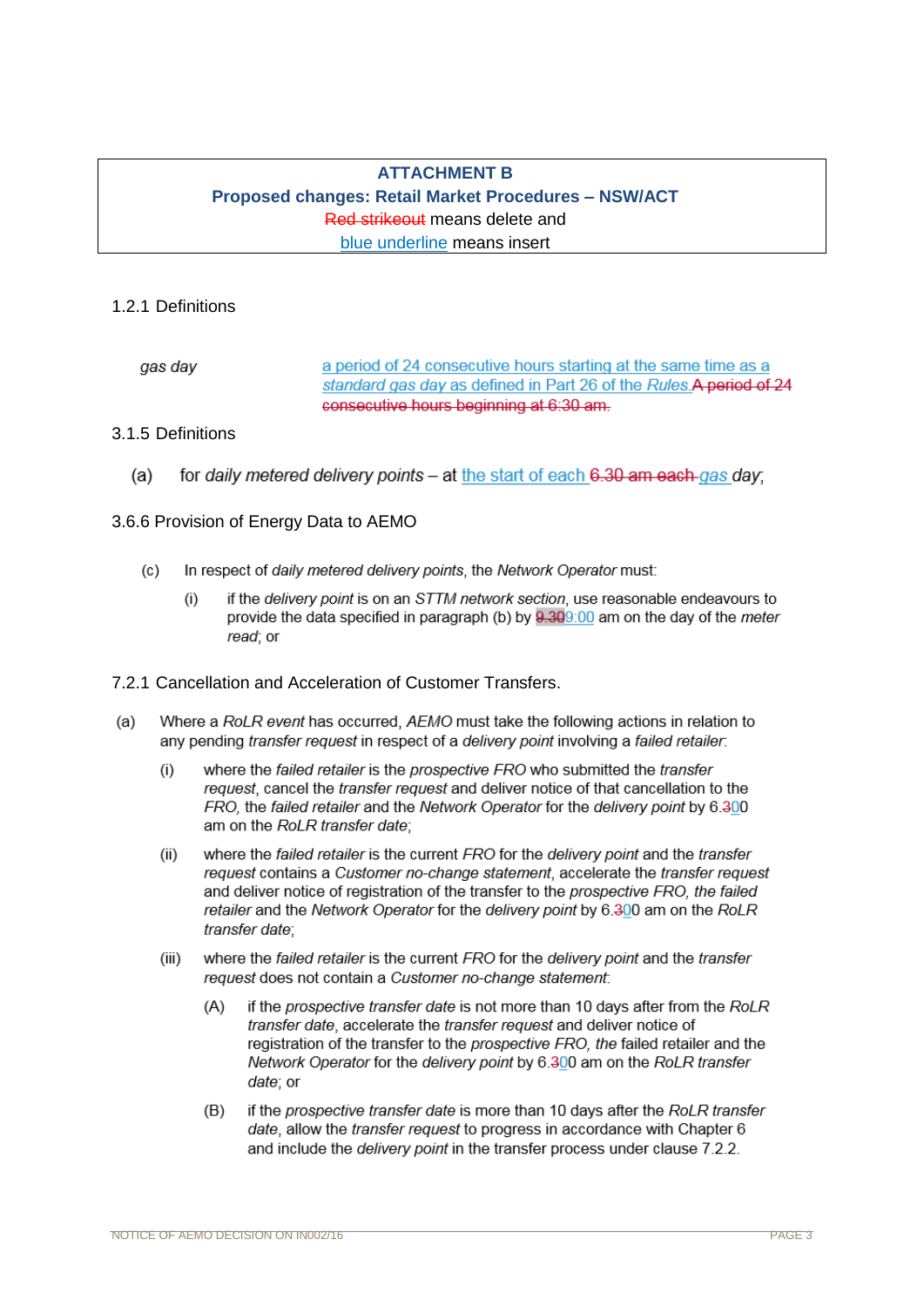- $(b)$ Where a RoLR event has occurred. AEMO must take the following actions in relation to any pending *transfer error correction request* in respect of a *delivery point* involving a failed retailer.
	- $(i)$ where the failed retailer submitted the transfer error correction request, cancel the transfer error correction request and deliver notice of that cancellation to the FRO. the failed retailer and the Network Operator for the delivery point by 6.0030 am on the RoLR transfer date;
	- where the failed retailer is the affected FRO, accelerate the transfer error  $(ii)$ correction request and deliver notice of registration of the transfer to the User who submitted that request, the failed retailer and the Network Operator for the delivery point by 6.0030 am on the RoLR transfer date;

8.11.9 STTM Distribution System Allocation – Daily Calculation

By 11.00 am on gas day +1, AEMO must calculate, for each User in a network section, the STTM distribution system allocation for the gas day in accordance with rule 422 of the Rules.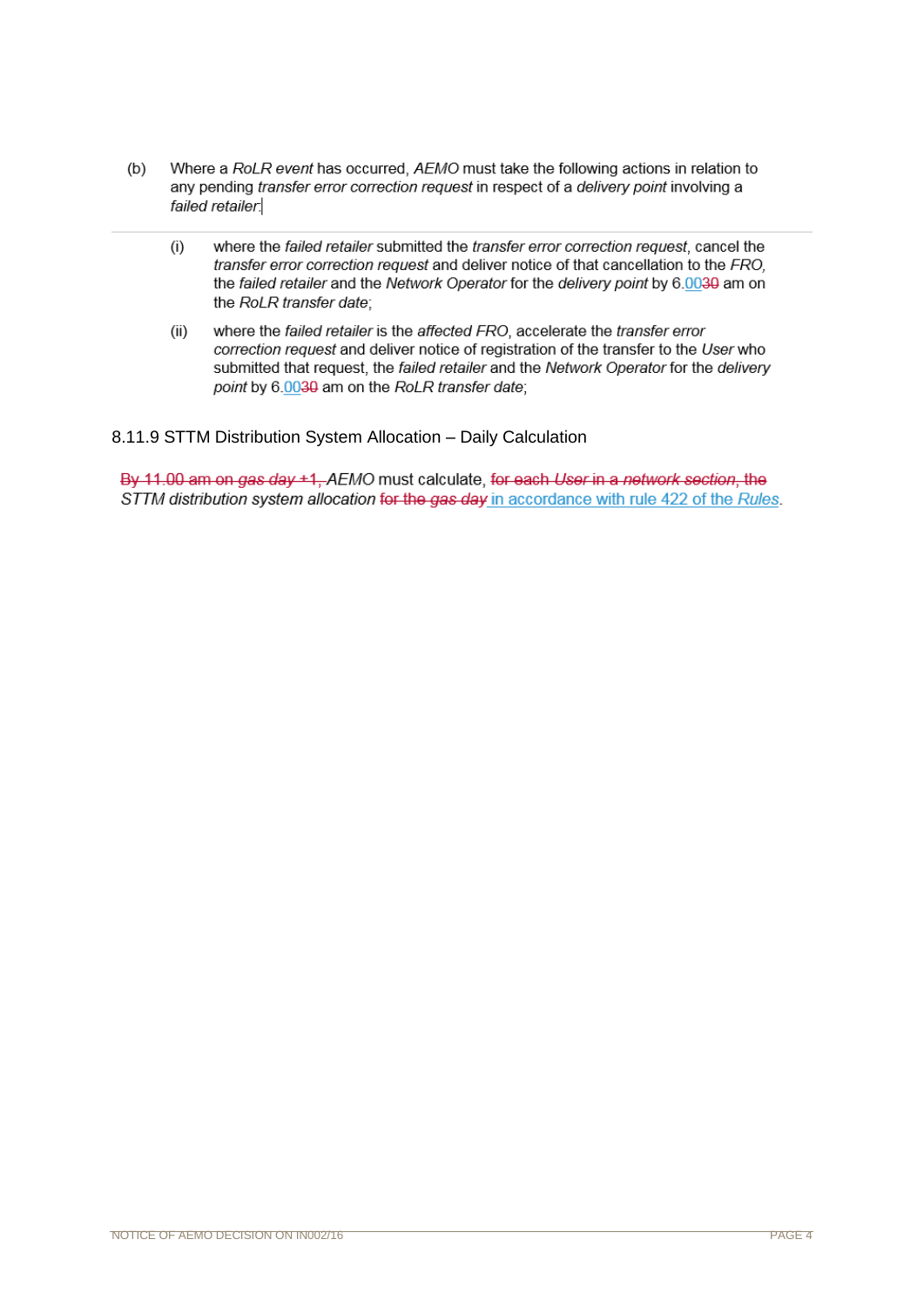#### A2.3 Calculation of EDD.

#### $(a)$ Purpose of Effective Degree Day

Effective degree days are required for the calculation of the sensitivity factor. The effective degree day is used to measure coldness which is directly related to gas demand for area heating. The effective degree day is a composite measure of weather coldness incorporating the effect of temperature, wind, sunshine and day of the year.

#### $(b)$ **Calculation for NSW**

The effective degree day (EDD) for NSW is calculated as follows:  $(i)$ 

 $EDD = DD$  (temperature effect)

- + 0.0092 x DD x average wind (wind chill factor)
- 0.0628 x sunshine hours (warming effect of sunshine)
- + 5.0805 x Cos ((2π(day-198)) / 365) (seasonal factor)

Where:

- EDD is the effective degree day:
- DD is the degree day and is described in paragraph (ii);
- average wind is described in paragraph (iii):
- sunshine hours is described in paragraph (iv);  $\cdot$
- Cos is cosine and is described in paragraph (v); and.
- day is the day number of a calendar year where 1st January is 1.  $\bullet$

EDD will be 0 if the calculated value is negative.

The degree day (DD) is calculated as follows:  $(ii)$ 

> $DD =$ 21.0578 - T if T < 21.0578 0 if  $T \ge 21.0578$

Where:

- · DD is degree day;
- T is the average of 8 three-hourly Sydney temperature readings (in degrees Celsius) from 3.00am to midnight inclusive as measured at the Sydney Airport Weather Station (Location ID 66037);

Note: The gas day is defined as 6:300am day-1 to 6:300am AEST day+0 so the effective degree day formula implies a 3.5 hour lag in demand to changes in ambient temperature.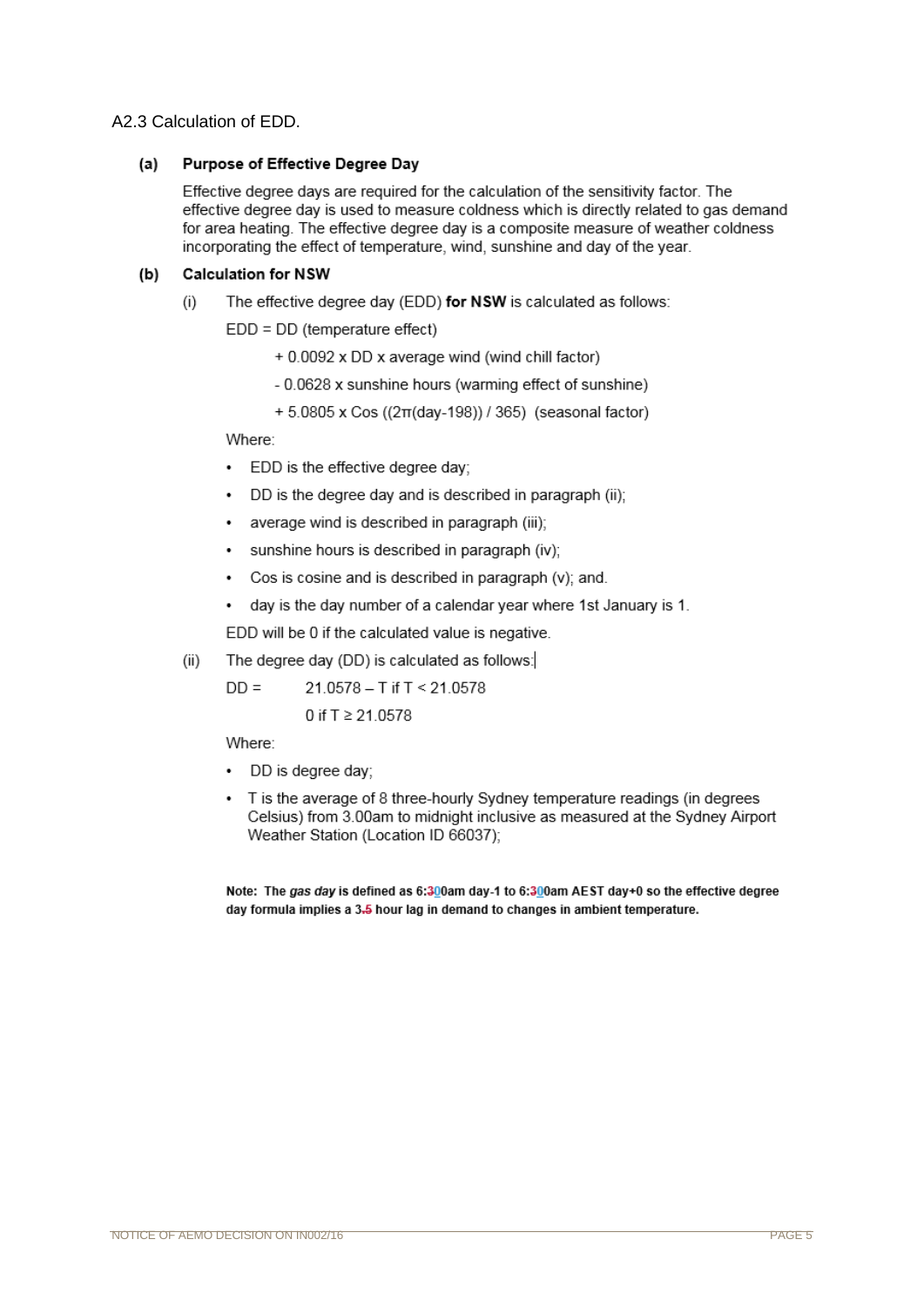#### **Calculation for ACT**  $(c)$

- The effective degree day (EDD) for ACT is calculated as follows:  $(i)$ 
	- $EDD = DD$  (temperature effect)
		- + 0.0163 x DD x average wind (wind chill factor)
		- 0.1326 x sunshine hours (warming effect of sunshine)
		- + 3.1277 x Cos ((2π(day-195)) / 365) (seasonal factor)

Where:

- $\bullet$ EDD is the effective degree day;
- DD is the degree day and is described in paragraph (ii);  $\bullet$
- average wind is described in paragraph (iii);  $\bullet$
- sunshine hours is described in paragraph (iv); and  $\ddot{\phantom{0}}$
- day is the day number of a calendar year where 1st January is 1  $\cdot$
- Cos is cosine and is described in paragraph (v).  $\bullet$

EDD will be 0 if the calculated value is negative.

 $(ii)$ The degree day (DD) is calculated as follows:

> $DD =$ 14.6057 - T if T < 14.6057 0 if  $T \ge 14.6057$

Where:

- DD is degree day;
- T is the average of 8 three-hourly Canberra temperature readings (in degrees Celsius) from 3.00am to midnight inclusive as measured at Canberra Airport (Location ID 70351);

Note: The gas day is defined as 6:300am day-0 to 6:030am AEST day+0 so the effective degree day formula implies a 3.5 hour lag in demand to changes in ambient temperature.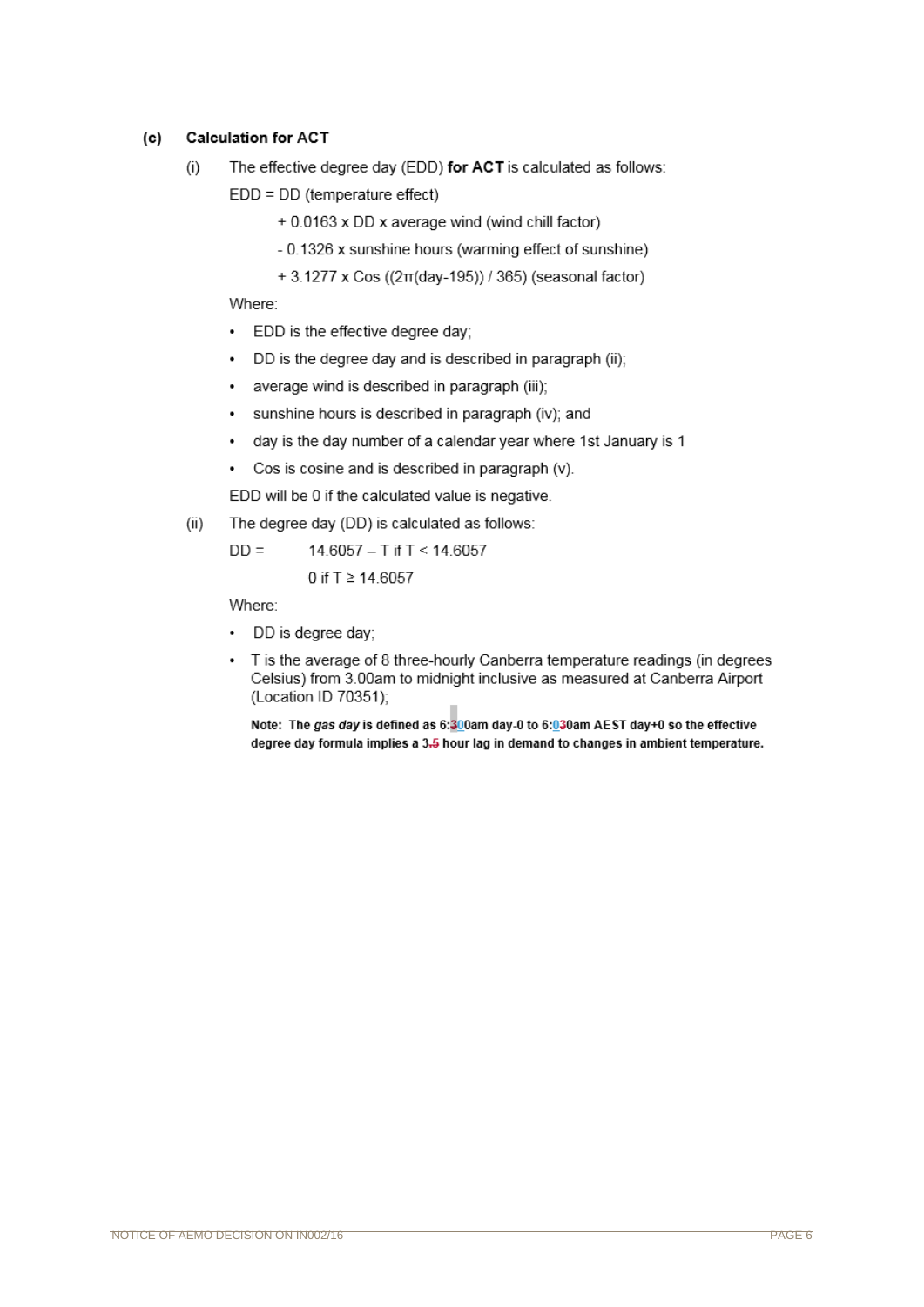## **ATTACHMENT C Proposed changes: Participant Build Pack 5 – NSW/ACT** Red strikeout means delete and blue underline means insert

## 6.7.4 ERFTParticipantCLPandUAGNotification

| <b>ASEXML TRANSACTION</b>        | TRANSACTION TABLE |                  |
|----------------------------------|-------------------|------------------|
| <b>Transaction Name</b>          | ⊢Ref No           | Transaction Type |
| ParticipantCLPandUAGNotification | 2020              | Wholesale        |

| <b>TRANSACTION</b><br>DEFINITION TABLE<br>CROSS-REFERENCE | THIS INTERFACE REALISES THE FOLLOWING TRANSACTIONS<br>FROM THE TRANSACTION DEFINITION TABLE:<br>2020 - ERFTParticipantCLPandUAGNotification |  |  |  |  |
|-----------------------------------------------------------|---------------------------------------------------------------------------------------------------------------------------------------------|--|--|--|--|
| Trigger                                                   |                                                                                                                                             |  |  |  |  |
|                                                           | Daily, 09:300 AEST<br>Time                                                                                                                  |  |  |  |  |
| Pre-conditions                                            | N/A                                                                                                                                         |  |  |  |  |
| Post-conditions                                           | <b>ERFTDailyToSTTMRpt</b>                                                                                                                   |  |  |  |  |
| Transaction<br>acknowledgment<br>specific event codes     |                                                                                                                                             |  |  |  |  |

The ERFTParticipantCLPandUAGNotification transaction transfers the CLP and UAG quantities, for each Retailer in each Network section, from the Distributor to AEMO.

#### 6.7.5 ERFTMatchedAllocationsDataNotification

| <b>ASEXML TRANSACTION</b>          |        | TRANSACTION TABLE |
|------------------------------------|--------|-------------------|
| <b>Transaction Name</b>            | Ref No | Transaction Type  |
| MatchedAllocationsDataNotification | 2025   | Wholesale         |

| <b>TRANSACTION</b><br><b>DEFINITION TABLE</b><br><b>CROSS-REFERENCE</b> | THIS INTERFACE REALISES THE FOLLOWING TRANSACTIONS<br>FROM THE TRANSACTION DEFINITION TABLE:<br>2025 - FRFTMatchedAllocationsDataNotification |  |  |  |  |
|-------------------------------------------------------------------------|-----------------------------------------------------------------------------------------------------------------------------------------------|--|--|--|--|
| Trigger                                                                 |                                                                                                                                               |  |  |  |  |
|                                                                         | Daily, 09:030, AEST<br>Time                                                                                                                   |  |  |  |  |
| Pre-conditions                                                          | N/A                                                                                                                                           |  |  |  |  |
| Post-conditions                                                         | ERFTDailyToSTTMReport                                                                                                                         |  |  |  |  |
| Transaction<br>acknowledgment<br>specific event codes                   |                                                                                                                                               |  |  |  |  |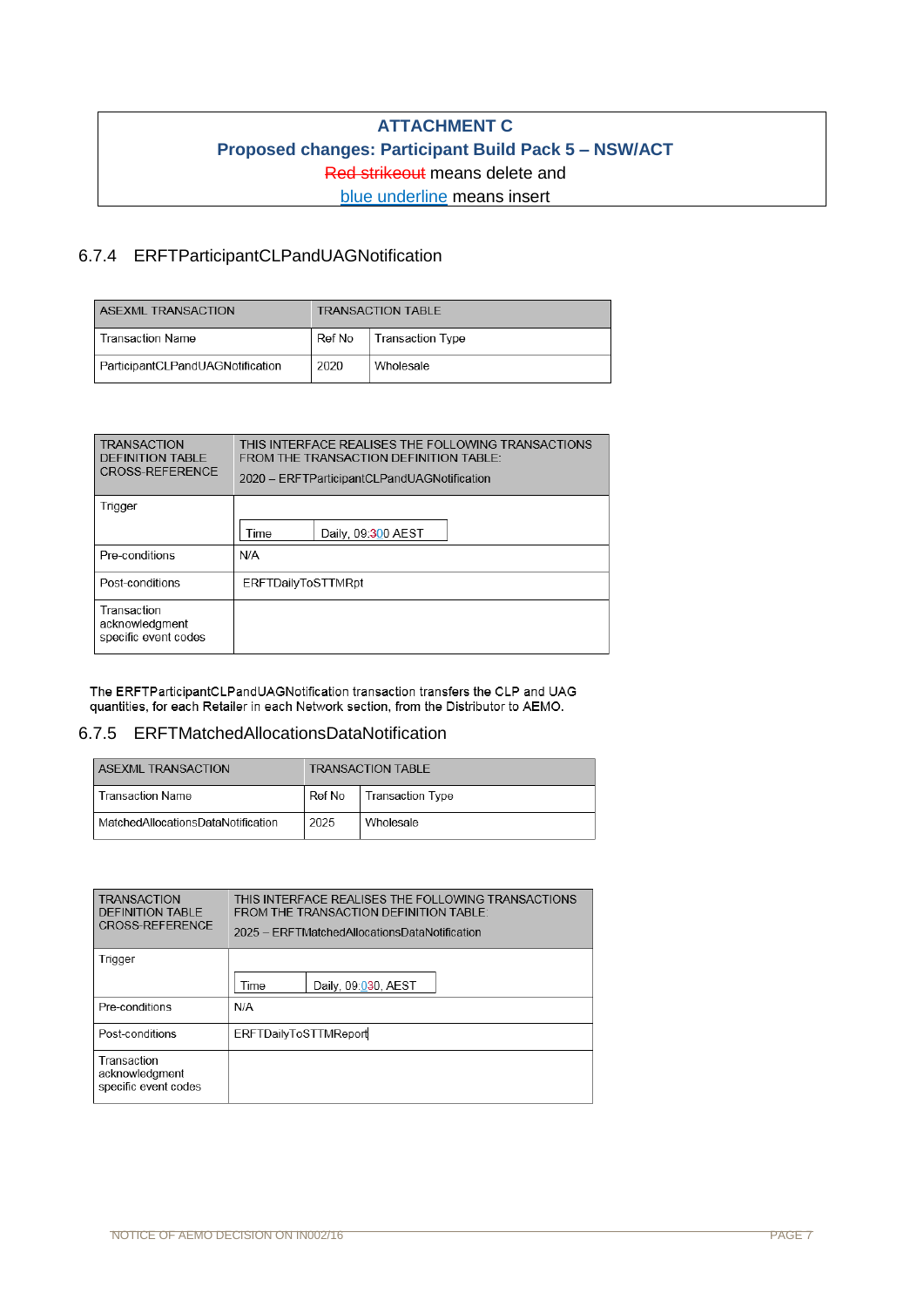### 6.8.2.1ERFTSTTMPipelineAllocationDataRpt (T2235)

This interface is described in section 4.5.1 (INT772 - Agaregate Pipeline Allocation) of the STTM RMO Interface Specification (version 2).

This report contains information on the aggregate allocation quantity in Mega Joules (To be converted from Giga Joules in the STTM systems) per day for all the STTM facilities (incl. pipelines, storage facilities, production facilities) supplying each STTM hub to the RMO. The allocation quantity will be aggregated at the facility level for each facility at each STTM hub. The aggregate allocation quantity is the net flow of gas to the hub on the STTM facilities that supply the hub.

This report is made available only to RMO and generated for each hub in the market.

Access : RMO

**Issued By** : 44:00 Daily 10:30 Daily

**Report Period** : Every pipeline allocation record for each hub where at least one pipeline allocation record for a facility associated with that hub has been updated in the 3 days prior to the report date.

**Trigger** : Time

#### Output Filename:

int772 v[n] aggregate pipeline allocation rpt [pid]~yyyymmddhhmmss

| Column Name        | <b>Not Null</b> | Primary<br><b>Key</b> | Comment                                                                              |
|--------------------|-----------------|-----------------------|--------------------------------------------------------------------------------------|
| gas date           | True            | True                  | STTM gas day for which the allocation data<br>relates.                               |
| Network identifier | True            | True                  | RMO System's Network Identifier for the hub<br>to which the allocation data relates. |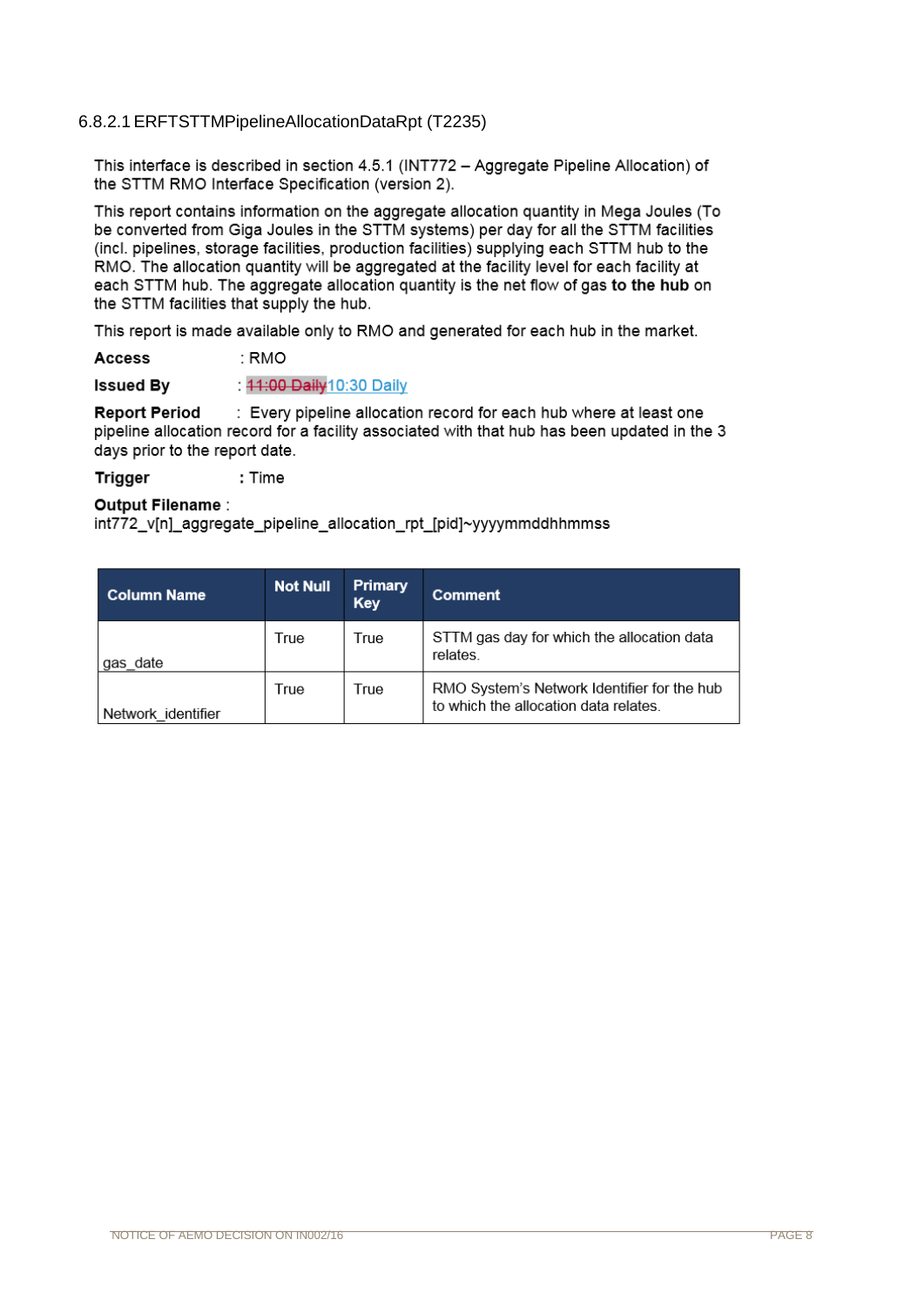## **ATTACHMENT D Proposed changes: Retail Market Procedures – SA** Red strikeout means delete and blue underline means insert

#### 2. Definitions

"gas day" a period of 24 consecutive hours starting at the same time as a standard gas day as defined in Part 26 of the National Gas Rules. means the 24 hour period starting at 0600 hours on a day and ending at 0600 hours on the following day.

#### 6A. Time under these Procedures

- A reference in these Procedures:  $(2)$ 
	- $(a)$ as to "gas day":
		- a reference in these Procedures to a day or date is a  $(i)$ reference to the gas day commencing on the day or date referred to, and ending on the following day or date; and
		- references to months, quarters and years are to be given a  $(ii)$ corresponding meaning; and
		- $(iii)$ in reckoning periods of months, quarters and years, the 6 or 8 hour offset between months, quarters and years reckoned under clause  $6A(2)(a)(ii)$  and calendar months, quarters and years, is to be disregarded; and
	- $(b)$ to "0000 hours" on a day is to midnight at the start of the day in South Australia: and
	- to "2400 hours" on a day is to midnight at the end of the day in South  $(c)$ Australia; and
	- There is no clause 6A (2) (d), to a time under these Procedures:  $(d)$ 
		- 44 except for the purposes of clauses 142, 151, 152, 158 and the entirety of Chapter 5, is a reference to the local time or business day in South Australia, being Central Standard Time (being Greenwich Mean Time plus 9.5 hours), adjusted for daylight savings in accordance with the Daylight Savings Act 1971 (SA); and
		- (ii) [i) for the purposes of clauses 142, 151, 152, 158 and the entirety of Chapter 5, is a reference to the local time or business day in South Australia, being Eastern Standard Time (being Greenwich Mean Time plus 10 hours).

to a 24 hour period, includes a period adjusted for daylight savings as agreed between AEMO and the persons required to comply with these Procedures in South Australia, such that whether it is the start or end of the daylight savings period, it includes a period of 23 and 25 hours respectively.

{Note: only the clauses referred to under clause 6A(d) operate on EST and are excluded from daylight savings. All other clauses are to operate on local or CST and are adjusted for daylight savings. The purpose for the distinction in timing detailed in clause 6A(d) is to align the timing provisions in the Procedures with the requirements under the STTM, which operate on EST and exclude daylight savings.}

 $(e)$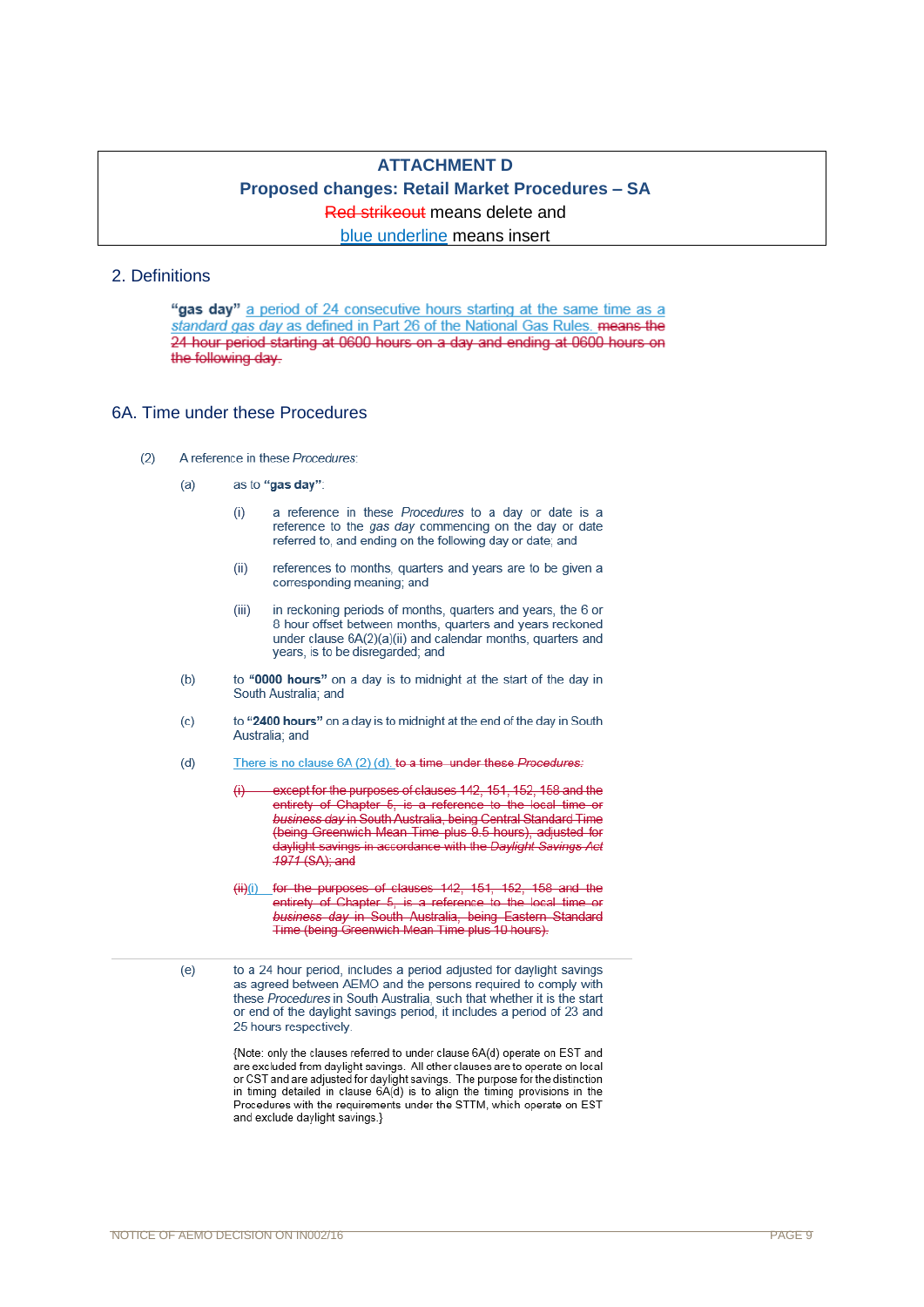## **ATTACHMENT E Submissions received for change IN002-16**

# Consolidated feedback for IN002/16 – IIR (Gas Day Harmonisation)

## Section 1 - General Comments on the Proposed Procedure Change

| <b>Topic</b>                                                                                                                                                                                                    | Item#          | <b>Who</b>                                                                    | <b>Response Received</b>                                                                                                   | AEMO response                                                             |
|-----------------------------------------------------------------------------------------------------------------------------------------------------------------------------------------------------------------|----------------|-------------------------------------------------------------------------------|----------------------------------------------------------------------------------------------------------------------------|---------------------------------------------------------------------------|
| Sections 1 to 4 of the IIR sets out AEMOs critical<br>examination of the proposal.<br>Does your organisation supports AEMO's                                                                                    | $\mathbf{1}$   | AGL                                                                           | AGL believes that the assessment<br>has been appropriate.<br>Comments on the proposed<br>changes are included below.       | AEMO notes AGL's response that<br>the assessment has been<br>appropriate. |
| examination of the proposal?                                                                                                                                                                                    | $\overline{2}$ | Origin<br>Energy                                                              | Origin is supportive of AEMO's<br>examination of this proposal.                                                            | AEMO notes Origin's support of<br>this proposal.                          |
| If no, please specify areas in which your<br>organisation disputes AEMO examination proposal<br>and include information that supports your<br>organisation rational why you do not support<br>AEMO examination. | 3              | Jemena<br>Gas<br><b>Networks</b><br>& Jemena<br>on behalf<br>of<br>Evoenergy. | Yes, Jemena accepts AEMO's<br>examination of the proposal set<br>out in the IIR.                                           | AEMO notes Jemena's<br>acceptances of AEMO's<br>examination.              |
| Sections 5 to 9 of the IIR sets out AEMO's<br>assessment of likely effect of proposal.<br>Does your organisation supports AEMO's<br>assessment of likely effect of proposal.?                                   | $\overline{4}$ | AGL                                                                           | AGL broadly accepts the<br>proposed changed and has<br>provided feedback on the items<br>below.<br>See below for comments. | AEMO notes AGL's broad<br>acceptance.                                     |
| If no, please specify areas in which your<br>organisation disputes AEMO assessment of the<br>likely effect of the proposal and include                                                                          | 5              | Origin<br>Energy                                                              | Origin is supportive of AEMO's<br>assessment of likely effect of the<br>proposal.                                          | <b>AEMO</b> notes Origin's<br>acceptance.                                 |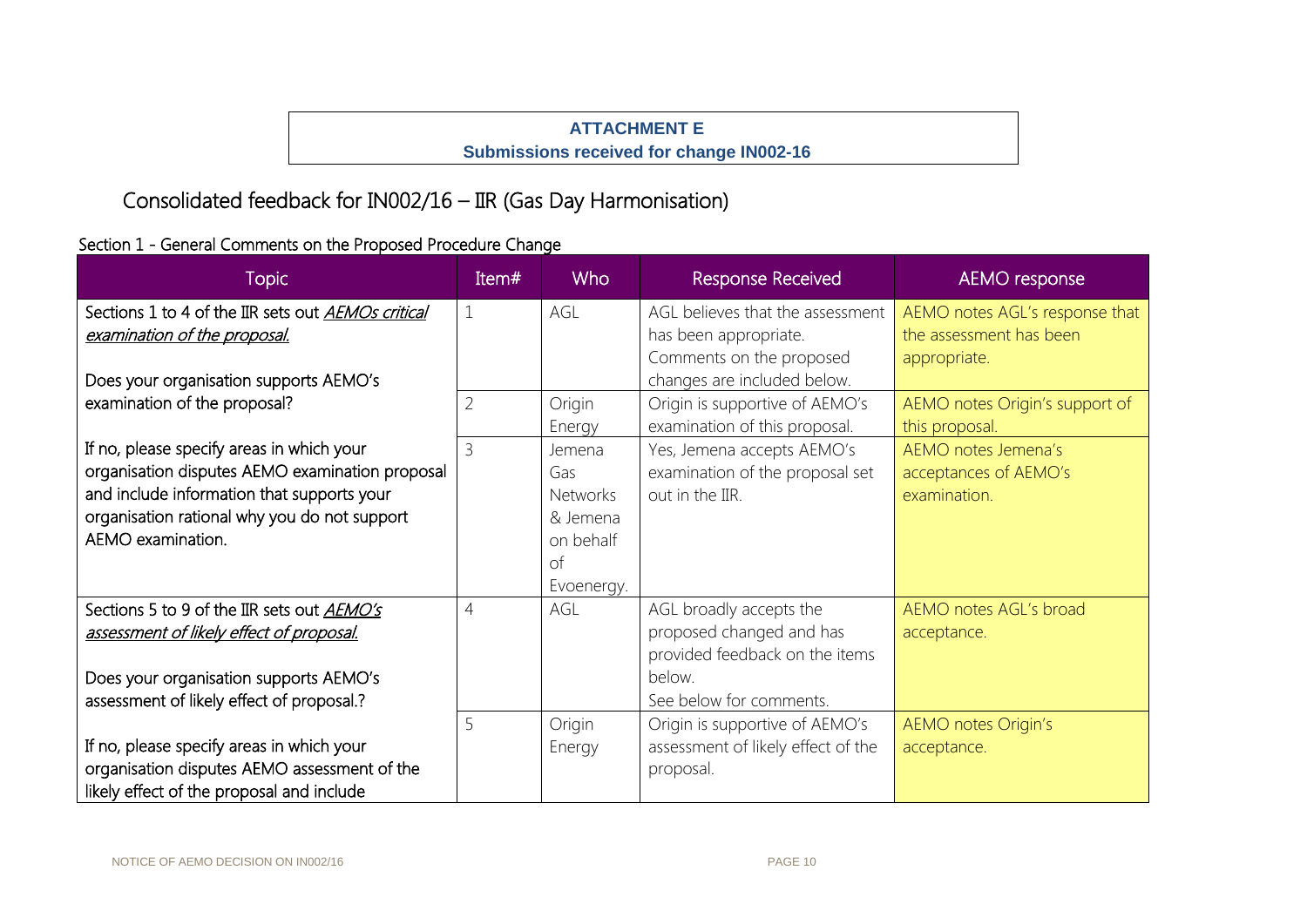| information that supports your organisation<br>rational why you do not support AEMO<br>assessment. |   |                                                                               | Origin acknowledges the<br>comments by APA with regards<br>to meter data delivery<br>timeframes. We note and accept<br>AEMO's assessment and position<br>on this. Origin recommends if<br>AEMO's stance was to change<br>on this matter that participants<br>are accordingly consulted. |                                                                           |
|----------------------------------------------------------------------------------------------------|---|-------------------------------------------------------------------------------|-----------------------------------------------------------------------------------------------------------------------------------------------------------------------------------------------------------------------------------------------------------------------------------------|---------------------------------------------------------------------------|
|                                                                                                    | 6 | Jemena<br>Gas<br><b>Networks</b><br>& Jemena<br>on behalf<br>of<br>Evoenergy. | Yes, Jemena accepts                                                                                                                                                                                                                                                                     | AEMO notes Jemena's<br>acceptance.                                        |
| Section 10 of the IIR set out AEMOs<br>recommendation.                                             |   | AGL                                                                           | AGL supports the<br>recommendation per comments<br>below.                                                                                                                                                                                                                               | AEMO notes AGL's support to<br>recommend change set out in<br>the IIR.    |
| Does your organisation supports AEMO position<br>to recommend the procedures changes?              | 8 | Origin<br>Energy                                                              | Origin is supportive of AEMO's<br>recommendation.                                                                                                                                                                                                                                       | AEMO notes Origin's support to<br>recommend change set out in<br>the IIR. |
|                                                                                                    | 9 | Jemena<br>Gas<br><b>Networks</b><br>& Jemena<br>on behalf<br>of<br>Evoenergy. | Yes, Jemena supports<br>recommendation.                                                                                                                                                                                                                                                 | AEMO notes Jemena's support<br>to recommend change set out in<br>the IIR. |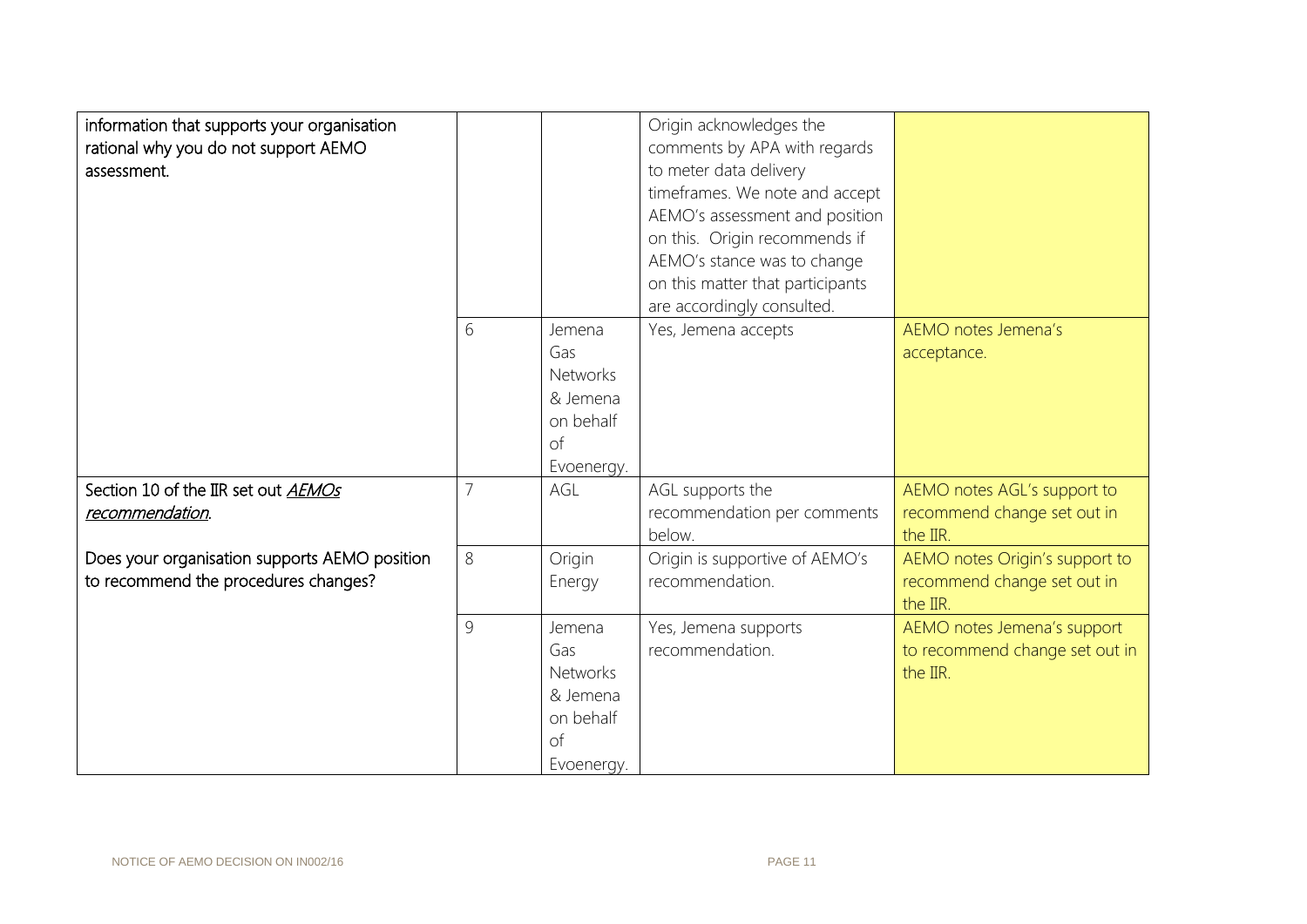| 10 | AGL | AGL notes that the changes in     | AGL may have overlooked that    |
|----|-----|-----------------------------------|---------------------------------|
|    |     | the supplied pdfs were not easily | section 3 of the IIR provided   |
|    |     | located (ie there was no          | details what clause number      |
|    |     | markings on the page border),     | contained the changes. AEMO     |
|    |     | requiring substantial time to     | believes this is enough         |
|    |     | locate each change for review.    | information to locate marked up |
|    |     | AGL suggests that if border       | changes therefor referencing    |
|    |     | marks cannot be used, then a      | page numbers not required.      |
|    |     | page listing would make the       |                                 |
|    |     | process more efficient.           |                                 |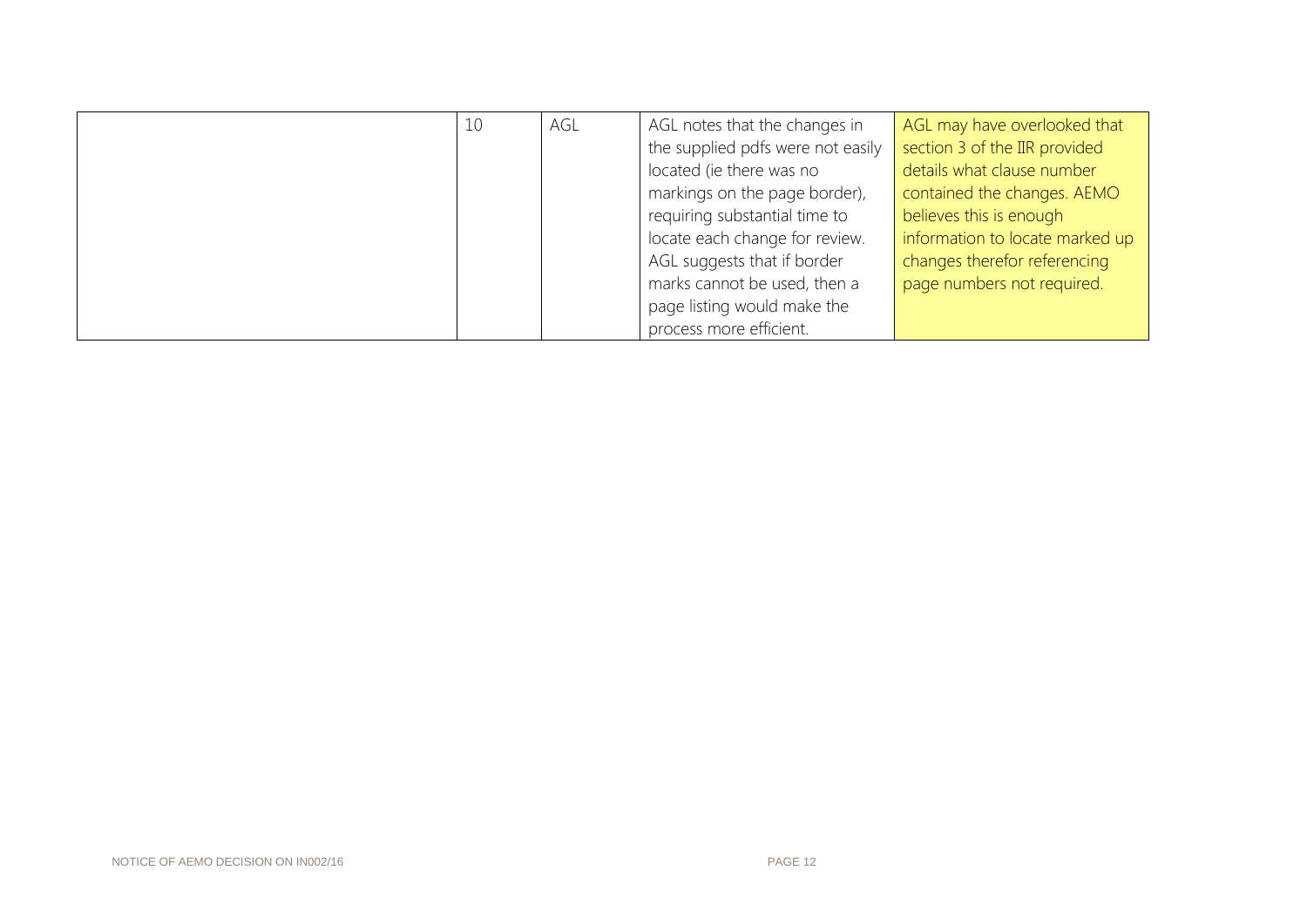|  | Section 2 - Feedback on the documentation changes described in Attachment A to C of the IIR. |  |
|--|----------------------------------------------------------------------------------------------|--|
|  |                                                                                              |  |

|    |                                               |               |                                                                                                                                                                                                                                                                                                                                                                                                                                            | Section 2 - Feedback on the documentation changes described in Attachment A to C of the PPC |                                                                                                                                                                                                   |
|----|-----------------------------------------------|---------------|--------------------------------------------------------------------------------------------------------------------------------------------------------------------------------------------------------------------------------------------------------------------------------------------------------------------------------------------------------------------------------------------------------------------------------------------|---------------------------------------------------------------------------------------------|---------------------------------------------------------------------------------------------------------------------------------------------------------------------------------------------------|
|    | Ref 1 - Retail Market Procedures (Queensland) |               |                                                                                                                                                                                                                                                                                                                                                                                                                                            |                                                                                             |                                                                                                                                                                                                   |
| #  | Participant                                   | Clause #      | Issue / Comment                                                                                                                                                                                                                                                                                                                                                                                                                            | Proposed text<br>Red strikeout means delete and<br>blue underline means insert              | <b>AEMO Response</b>                                                                                                                                                                              |
| 11 | AGL                                           | Cl 6.2.2 (e2) | Does this clause need to be<br>highlighted?                                                                                                                                                                                                                                                                                                                                                                                                |                                                                                             | AGL's feedback is unrelated to<br>this consultation, however<br>because it is inconsequential,<br>AEMO will remove the gray<br>highlight.                                                         |
| 12 | AGL                                           | Cl 6.3.1      | Has there been any<br>consideration of the impact<br>on as User's aggregated<br>consumption for a gas day<br>when the interval meters<br>are time shifted in<br>preparation for the 1<br>October gas day.<br>Ie the calculation will work,<br>but there will be an<br>allocation of gas from the<br>previous gas day into the<br>current gas day. This<br>allocation will increase as<br>the number of interval<br>meters are time shifted |                                                                                             | As noted in last page of<br>attachment A of the second draft<br>of the Gas Day Harmonisation<br>Transition Plan, AEMO will scope<br>out a study of the impact of<br>changing to the standard gas. |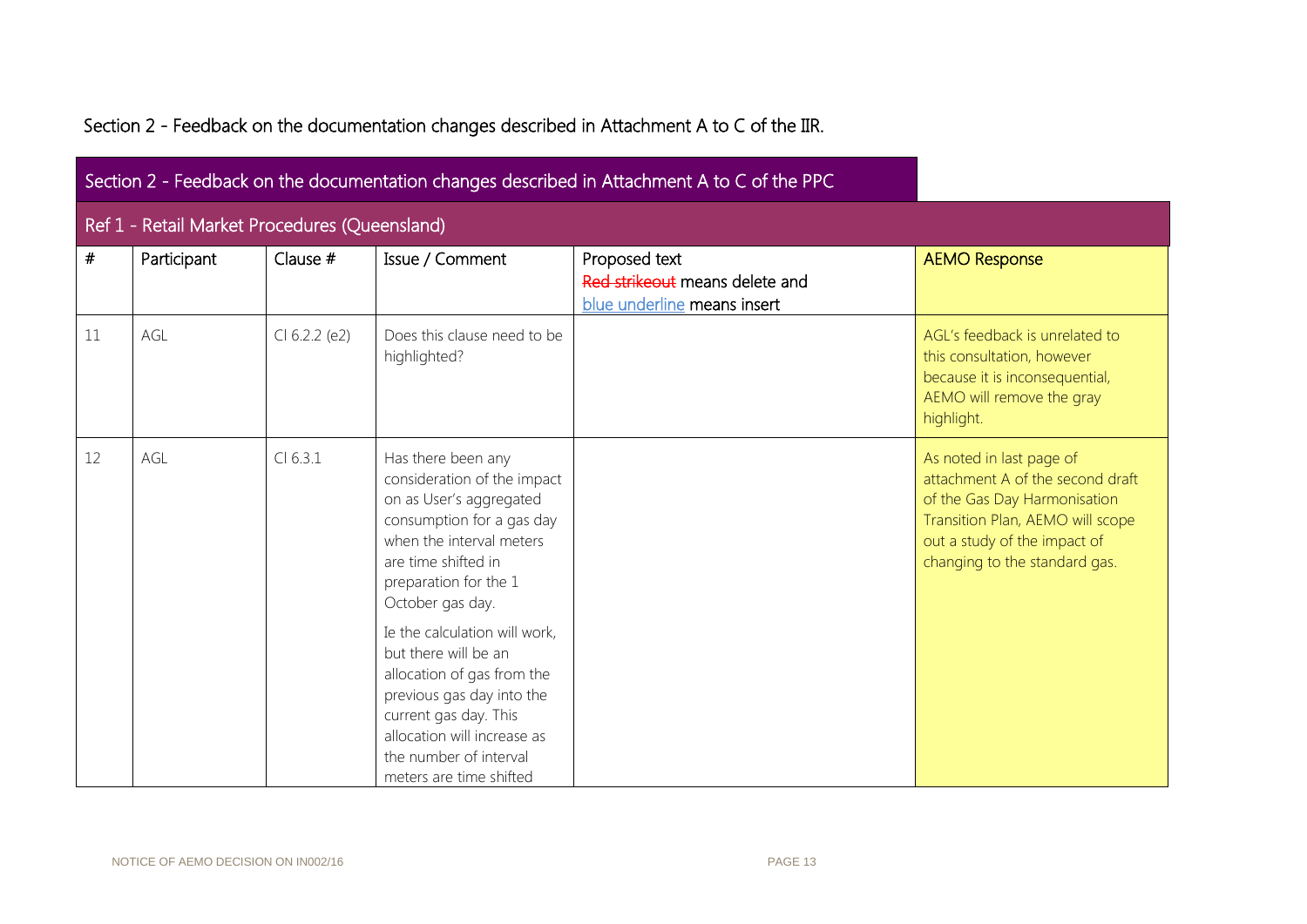|    |     |             | prior to 1 October and will<br>impact host allocations.                                                                                                                                                                                                                                  |                                                                                                                                                                                                                                                                                    |                                                                                                                                                                                                                                                                                                      |
|----|-----|-------------|------------------------------------------------------------------------------------------------------------------------------------------------------------------------------------------------------------------------------------------------------------------------------------------|------------------------------------------------------------------------------------------------------------------------------------------------------------------------------------------------------------------------------------------------------------------------------------|------------------------------------------------------------------------------------------------------------------------------------------------------------------------------------------------------------------------------------------------------------------------------------------------------|
| 13 | AGL | $Cl$ 10.1.1 | This clause requires<br>cancellation of actions prior<br>to 6 am when the gas day<br>started at 8 am.<br>AGL recommends that this<br>time be moved back 2<br>hours to keep the offset<br>from the start of the gas<br>day consistent and be<br>referenced to the start of<br>the gas day | Suggest the following change<br>1. 10.1.1 Cancelled and Accelerated<br><b>Customer Transfers</b><br>AEMO must before 6am<br>no later than 2 hours<br>prior to the start of the<br>gas day on the RoLR<br>transfer date, in relation<br>to a lodged or pending<br>transfer request: | AEMO does not support. When<br>the QLD RoLR provisions were<br>being consulted on, AEMO<br>proposed that the timing<br>provision prescribed in VIC<br>procedures should be used which<br>is 6am. Victoria's gas day is start<br>at 6am so there is no justification<br>to change this timing to 4am. |

|      | Ref 2 - Retail Market Procedures (NSW and ACT) |            |                                                                                                                                                   |                                                                                |                                                                                                                                                                                                                                                         |  |  |  |  |
|------|------------------------------------------------|------------|---------------------------------------------------------------------------------------------------------------------------------------------------|--------------------------------------------------------------------------------|---------------------------------------------------------------------------------------------------------------------------------------------------------------------------------------------------------------------------------------------------------|--|--|--|--|
| $\#$ | Participant                                    | Clause $#$ | Issue / Comment                                                                                                                                   | Proposed text<br>Red strikeout means delete and<br>blue underline means insert | <b>AEMO Response</b>                                                                                                                                                                                                                                    |  |  |  |  |
| 14   | AGL                                            | various    | Consistency through<br>procedures.<br>the definition of the<br>gas day has been<br>changed to a<br>reference to section<br>26, which in turn sets | Change  By 6.00 am<br>To<br>by the start of the gas day                        | AGLs feedback is a narrative type<br>style matter rather than a specific<br>matter related to this consultation.<br>However, AEMO agrees this<br>would be a "nice to have". AEMO<br>will add this broader clean up<br>exercise of the RMPs and will add |  |  |  |  |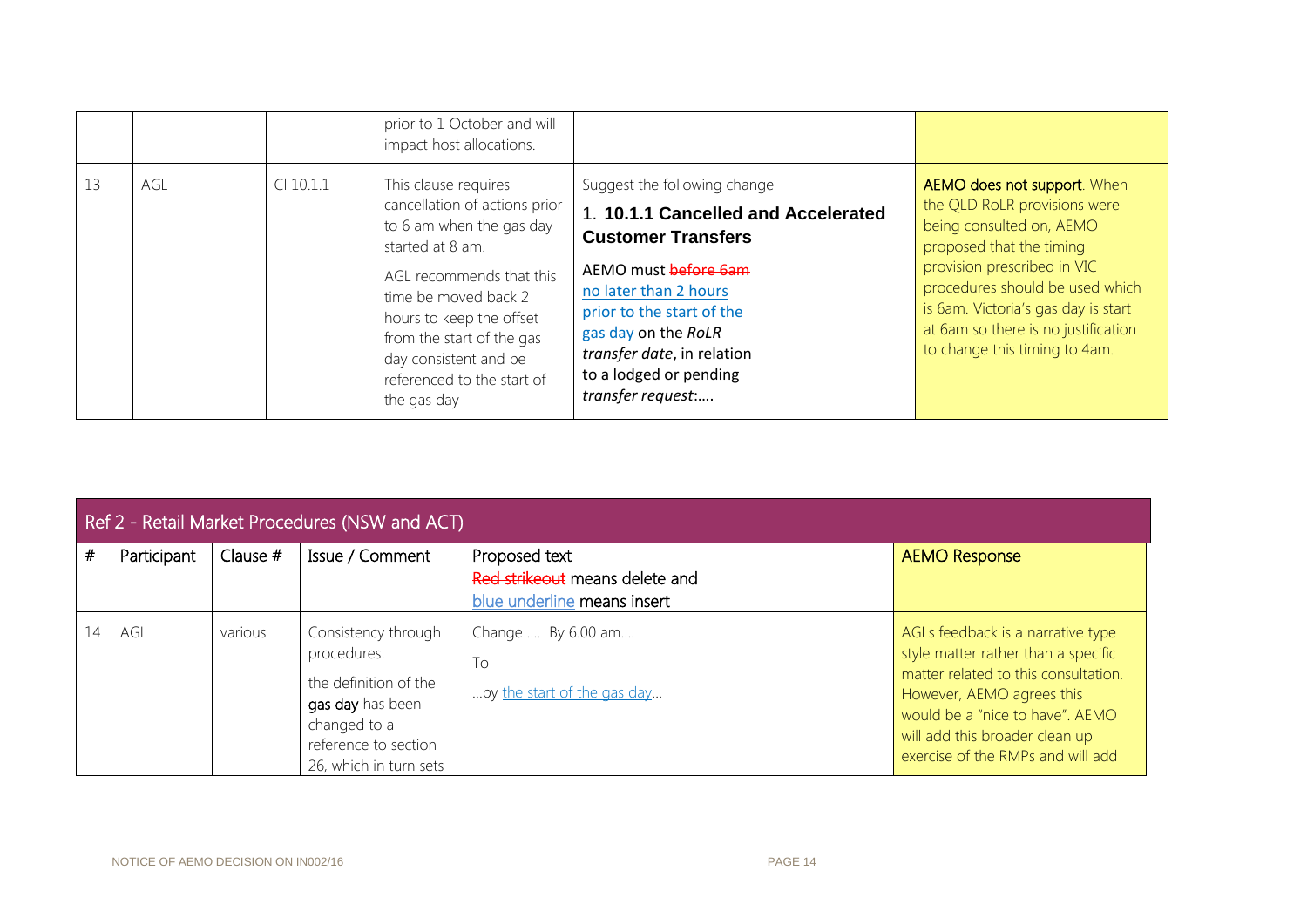|    |        |       | the start of the gas<br>day to 6.00am AEST.<br>However, various<br>clauses have had a<br>specific change made<br>to a time from 6.30am<br>to 6.00 am.<br>AGL recommends that<br>the various clauses be<br>changed to reference<br>the start of the gas<br>day, rather than a<br>specific time that has<br>no other reference<br>within the procedures.                              | new issue on the Retail Market<br>Issue/Change register.                                                                                                                                                                               |
|----|--------|-------|-------------------------------------------------------------------------------------------------------------------------------------------------------------------------------------------------------------------------------------------------------------------------------------------------------------------------------------------------------------------------------------|----------------------------------------------------------------------------------------------------------------------------------------------------------------------------------------------------------------------------------------|
| 15 | Jemena | 3.6.6 | Jemena supports the<br>retention of the 12pm<br>delivery time for non<br>STTM network<br>sections. Jemena does<br>not support the<br>change in data<br>delivery time from<br>9.30am to 9.00am for<br>STTM network (NSW).<br>This will operationally<br>constrain maximizing<br>delivery of actual<br>reads within the<br>timeframe. The<br>potential flow on<br>effect is increased | AEMO does not support Jemena's<br>proposal to leave the data deliver<br>time as 9:30am. With the gas day<br>starting 30mins earlier there is<br>effectively no change to the<br>preparation window of 3 hours to<br>deliver that data. |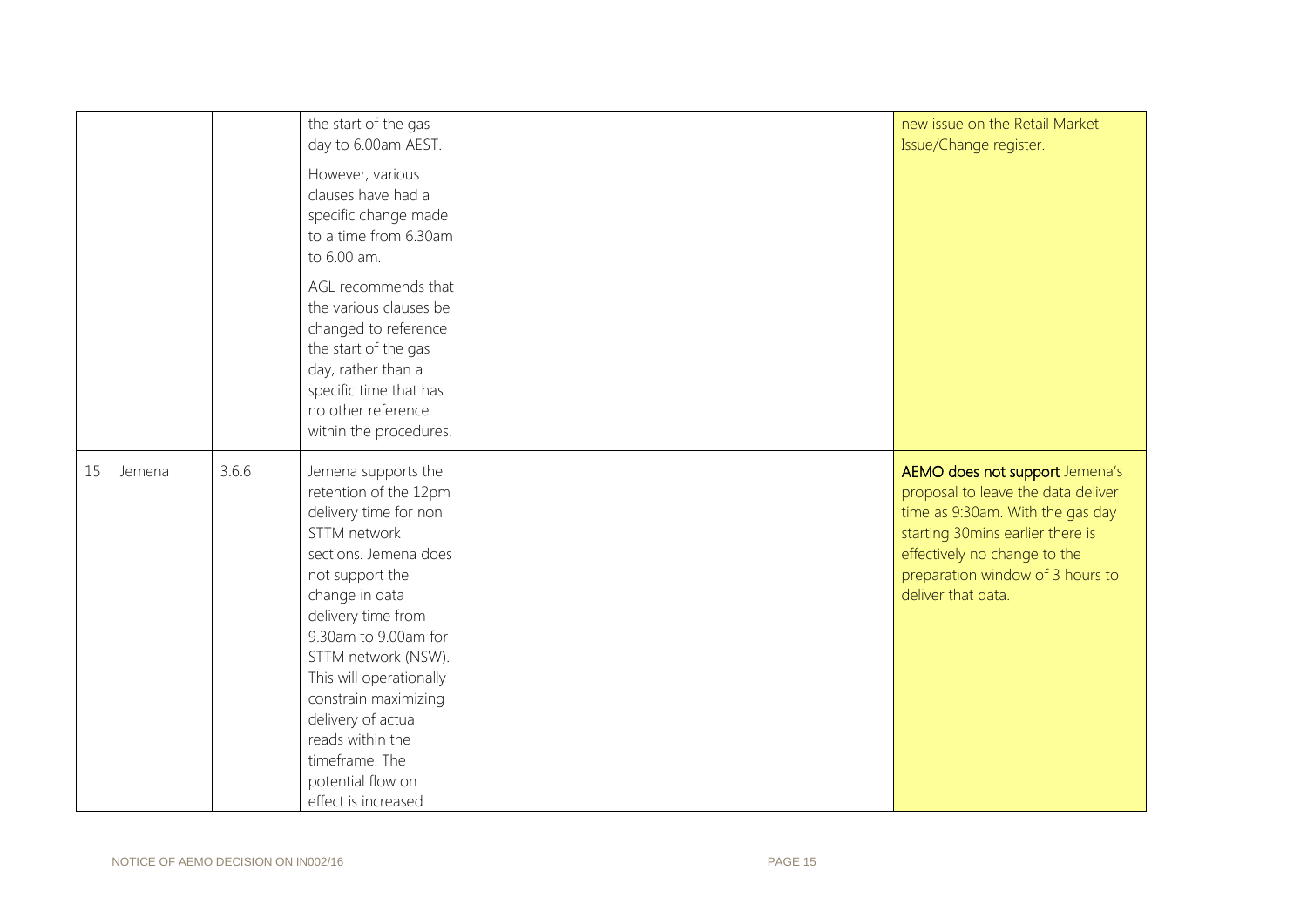|    |     |                                 | volumes of estimate<br>readings and<br>consumptions and<br>subsequent<br>republishing of data<br>to market. This will<br>also have a IT<br>implication to perform<br>corrective system<br>action prior to the<br>data delivery<br>timeframe. |                                                                                                                                                                                                                                                                                                                                                                                          |
|----|-----|---------------------------------|----------------------------------------------------------------------------------------------------------------------------------------------------------------------------------------------------------------------------------------------|------------------------------------------------------------------------------------------------------------------------------------------------------------------------------------------------------------------------------------------------------------------------------------------------------------------------------------------------------------------------------------------|
| 16 | AGL | Ch 12<br>Transition<br>Clauses  | Chapter 12 contains<br>many transition<br>clauses which are no<br>longer relevant and<br>could be deleted from<br>the procedures.                                                                                                            | AGLs feedback is unrelated to this<br>consultation. However, AEMO<br>agrees this chapter 12 may no<br>longer be required. AEMO will<br>add these possible redundant<br>provisions as a new issue on the<br>Retail Market Issue/Change<br>register.                                                                                                                                       |
| 17 | AGL | A2.3<br>Calculatio<br>n of EDDs | Have the coefficients<br>for EDD calculation<br>been reviewed for an<br>earlier gas day start.<br>Does the revised gas<br>day start impact this<br>calculation.<br>The procedure<br>recognise a 3.5 hour                                     | AEMO view is a review of the EDD<br>calculation isn't warranted<br>because most estimated reads are<br>replaced by actual reads, and<br>there is a high probability any<br>difference will be negligible.<br>The impact is likely to be similar to<br>the that of using forecast sunshine<br>hours rather than actual<br>(attachment C of the Gas Market<br>Issue for IN004-18 (Amend SA |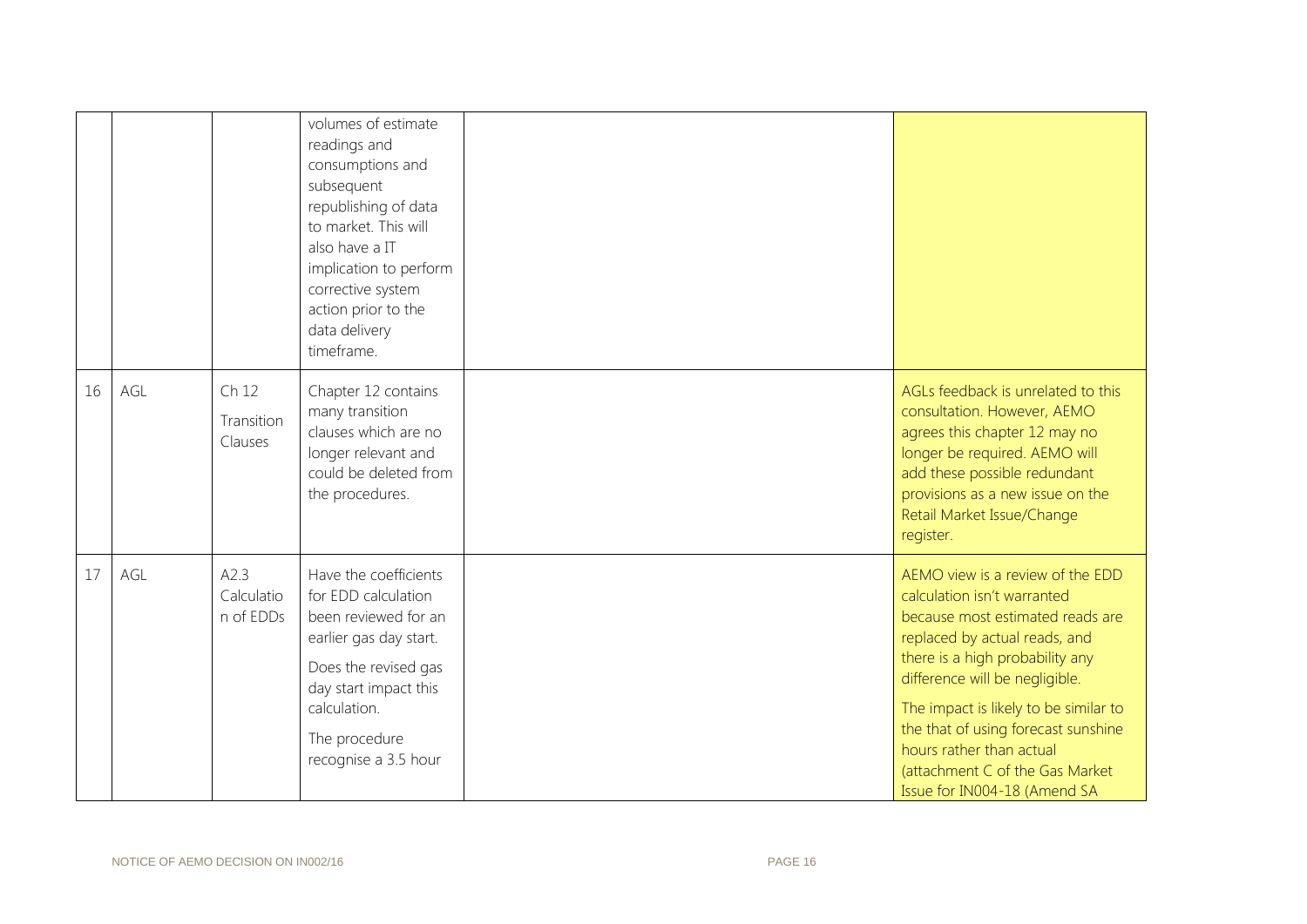|    |     |               | lag – now reducing to<br>a 3 hour lag.              |                                                                                                                                                                                                                           | RMP to use forecast sunshine<br>hours))               |
|----|-----|---------------|-----------------------------------------------------|---------------------------------------------------------------------------------------------------------------------------------------------------------------------------------------------------------------------------|-------------------------------------------------------|
| 18 | AGL | Appendix<br>A | Per previous comment<br>regarding specific<br>times | Suggest note be amended from<br>Note: The gas day is defined as 6:00 am day-1 to 6:000am AEST day+0 so the<br>effective degree day formula implies a 3.0 hour lag in demand to changes in<br>ambient temperature.         | AEMO does not support. See<br>AEMO feedback item #17. |
|    |     |               |                                                     | To<br>Note: The gas day is defined as 6:00 am day 1 to 6:300am AEST day+0 so the<br>The effective degree day formula implies a 3.0 hour lag in demand to changes in<br>ambient temperature from the start of the gas day. |                                                       |

| Ref 3 - Participant Build Pack 5 - NSW/ACT Specific Build Pack |             |            |                                                                                                                                                                                                                                   |                                                                                                                                                                                                     |                                                                  |  |  |
|----------------------------------------------------------------|-------------|------------|-----------------------------------------------------------------------------------------------------------------------------------------------------------------------------------------------------------------------------------|-----------------------------------------------------------------------------------------------------------------------------------------------------------------------------------------------------|------------------------------------------------------------------|--|--|
| #                                                              | Participant | Section #  | Issue / Comment                                                                                                                                                                                                                   | Proposed text<br>Red strikeout means delete and<br>blue underline means insert                                                                                                                      | <b>AEMO Response</b>                                             |  |  |
| 19                                                             | AGL         | Cl 6.8.2.1 | AGL Notes the change in<br>time                                                                                                                                                                                                   |                                                                                                                                                                                                     | AEMO notes AGLs comment.                                         |  |  |
| 20                                                             | AGL         | $CI$ 7.2.1 | Cancellation for RoLR Event<br>AGL questions whether the<br>proposed cancellation time<br>(6.00 am) is appropriate<br>and suggests that the<br>cancellation time frame<br>should be consistent with<br>the Qld Procedures - which | Suggest a minimum change in each clause:<br>2.<br>3.  Network Operator for the delivery<br>point no later than 2 hours prior to<br>the start of the gas day by 6.00 am on<br>the RoLR transfer date | <b>AEMO does not support.</b> See<br>AEMO response for item #13. |  |  |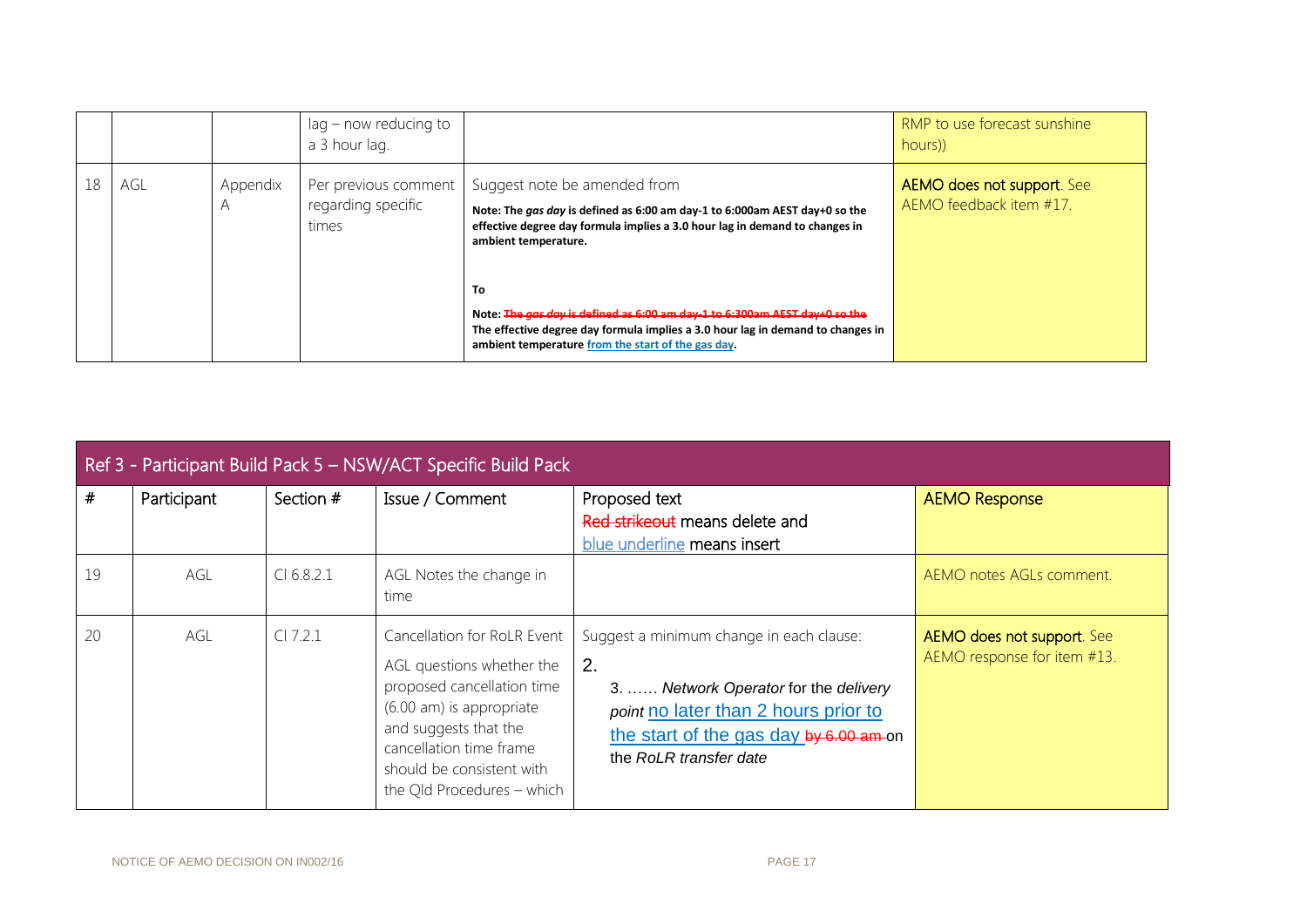| would be 2 hrs prior to the<br>start of the gas day.                                                                                                   |
|--------------------------------------------------------------------------------------------------------------------------------------------------------|
| Also, since the action time<br>is the same, the section<br>could be re-written more<br>efficiently, with the time<br>frame in the opening<br>paragraph |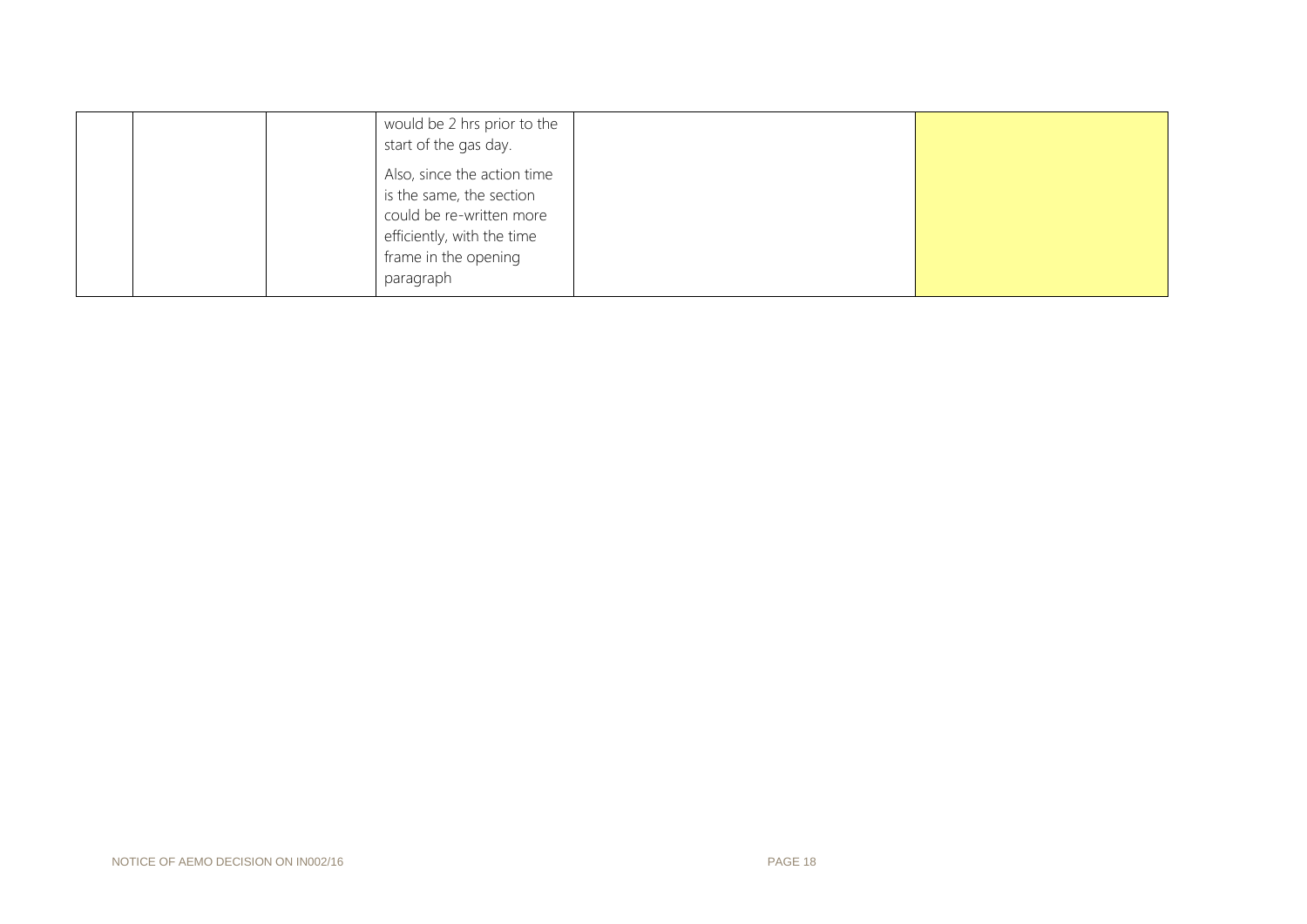| Ref 4 - Retail Market Procedures (South Australia) |             |                                             |                                                                                                                                                                                |                                                                                |                                                                                                                                                                                                                                                                                        |  |  |
|----------------------------------------------------|-------------|---------------------------------------------|--------------------------------------------------------------------------------------------------------------------------------------------------------------------------------|--------------------------------------------------------------------------------|----------------------------------------------------------------------------------------------------------------------------------------------------------------------------------------------------------------------------------------------------------------------------------------|--|--|
| $\#$                                               | Participant | Clause $#$                                  | Issue / Comment                                                                                                                                                                | Proposed text<br>Red strikeout means delete and<br>blue underline means insert | <b>AEMO Response</b>                                                                                                                                                                                                                                                                   |  |  |
| 21                                                 | AGL         | CI 177<br><b>HDD</b><br>information         | Will AEMO be able to<br>produce the HDD data at<br>the new times (relative to<br>the gas day start time)?                                                                      |                                                                                | Yes, AEMO will meet the timing<br>obligation as per clause 177 (4).                                                                                                                                                                                                                    |  |  |
| 22                                                 | AGL         | $Cl$ 177 $(5)$<br><b>HDD</b><br>information | Have the co-efficients for<br>the SA HDD been reviewed<br>for an adjusted gas day<br>start time - In particular the<br>change in sunlight hours?                               |                                                                                | See AEMO response for item #17.                                                                                                                                                                                                                                                        |  |  |
| 23                                                 | AGL         | CI 229                                      | Noting previous comments<br>about meter data - Is the<br>timing for delivery of UAFG<br>information by the Network<br>achievable - ie 3.5 hrs after<br>the end of the gas day? |                                                                                | AEMO has provide a response<br>previously in relation to Clause<br>229. See Impact and<br>Implementation Report (IIR)<br>Attachment E, item 26. There<br>have been no further concerns<br>raised by any Participant<br>subsequent that feedback. The<br>timeframe of 3.5 hour remains. |  |  |
| 24                                                 | AGL         | $CI$ 310A(4)                                | AGL notes the timing<br>delivery of 51.5 hrs<br>replicates the 3.5 hr                                                                                                          |                                                                                | AEMO assume that AGL's<br>reference to 310A (4) is incorrect.                                                                                                                                                                                                                          |  |  |